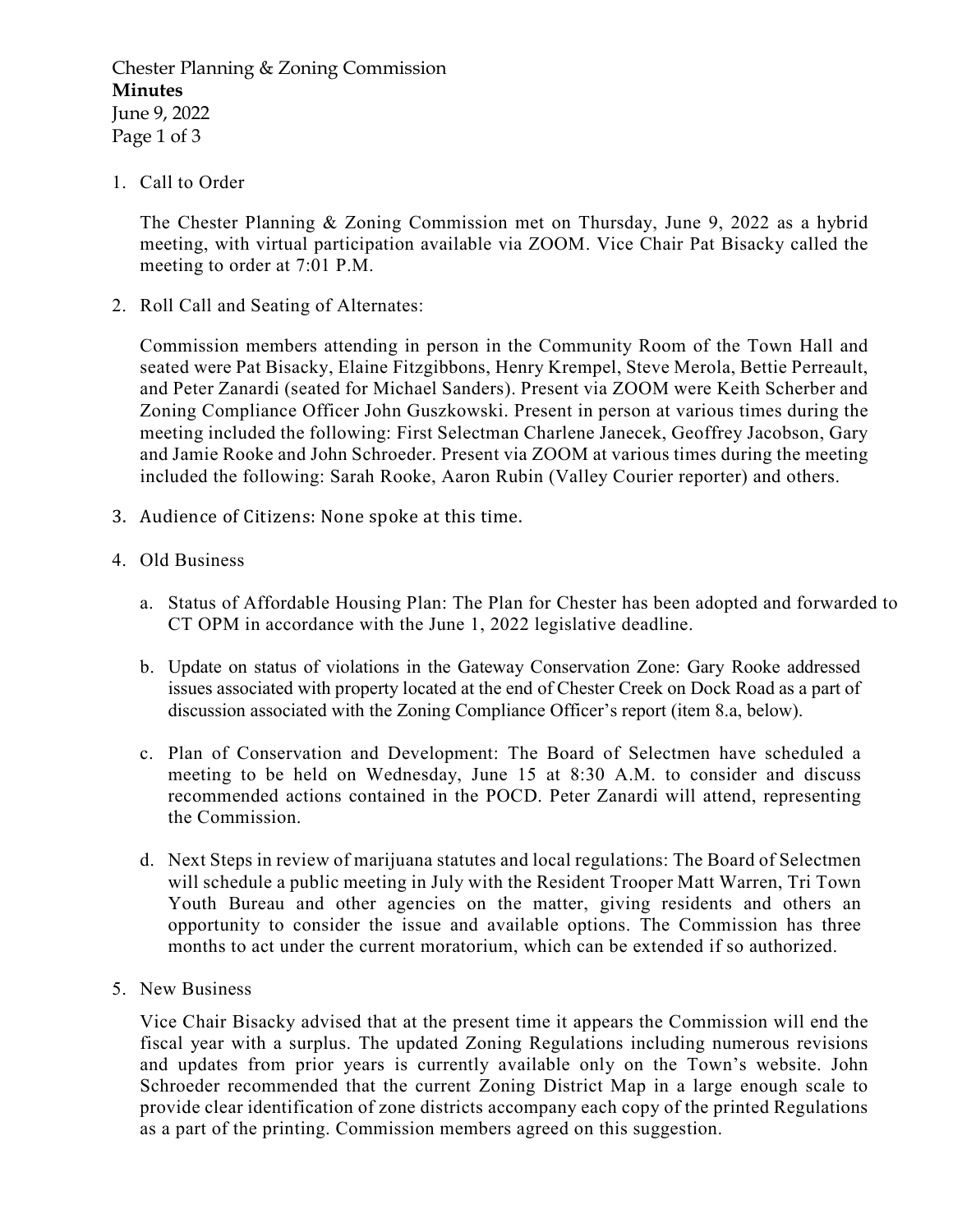Chester Planning & Zoning Commission Minutes June 9, 2022 Page 2 of 3

On Motion by Peter Zanardi, seconded by Elaine Fitzgibbons, the Commission voted unanimously to instruct the ZCO to have twenty-five (25) copies of the current Chester Zoning Regulations printed to be available in the Town Clerk's office and to the public, to be paid for from funds in the 2021-2022 Planning & Zoning budget.

- 6. Other Guests or Members: Nothing was brought up at this time.
- 7. Report of Officers and Subcommittees: Elaine Fitzgibbons advised RiverCOG had not yet held its meeting for June.
- 8. Report of Zoning Compliance Officer

ZCO Guszkowski reported a Notice of Violation had been issued in connection with property on Dock Road (Map 10, Lot 187) on the north side of Chester Creek and the west bank of the CT River currently owned by Rooke Realty. (The Notice of Violation was read.) Gary Rooke, representing the owning family, advised prior membership in the nearby Pattaconk Yacht Club, and their communications with Jamie Hayes of Hayes Haven Marina, also located on Chester Creek. Hayes Haven has had an on-going approval to perform dredging activities in Chester Creek and its entrance into the CT River, with approvals to deposit dredged materials on the land now owned by Rooke Realty. There are also other legalities involved in the relationship which need to be addressed by the participants. Under their ownership, the Rooke family has cleared various vegetation and removed five (5) trees, some of which were dead or damaged along the CT River side of the property, installed gravel parking "pads" for trailers and campers intended to be used by members of the family, inlaws, grandson and family, etc. Rooke further advised that "no endangered vegetation" is present on the property, and that grass is still there, although it is now mowed.

ZCO and Commission members discussed with the Rookes the activities which had taken place, noting that much of them are within the buffer area within the Gateway Conservation Zone, that the regulatory process had not been followed in connection with those activities, and that while the Hayes Haven dredging operations and disposal of dredged material may be "grandfathered", the Rooke activities were not a part of that activity.

To allow the process to abate the Violation, the Rookes were advised to send a letter providing full details, explanations and any additional information to the Zoning Compliance Officer and the administration of the Gateway Conservation District. The Commission and other enforcement officials may then address what the written communication presents.

- 9. Legislative Update
	- a. ZCO Guszkowski reported that recent legislative action had removed the cap of one municipal marijuana outlet per 25,000 population, which would now allow an unlimited number of outlets in Chester. First Selectman Janecek noted that full-time, official, uniformed police presence is also required on a 24-hour basis whenever an establishment